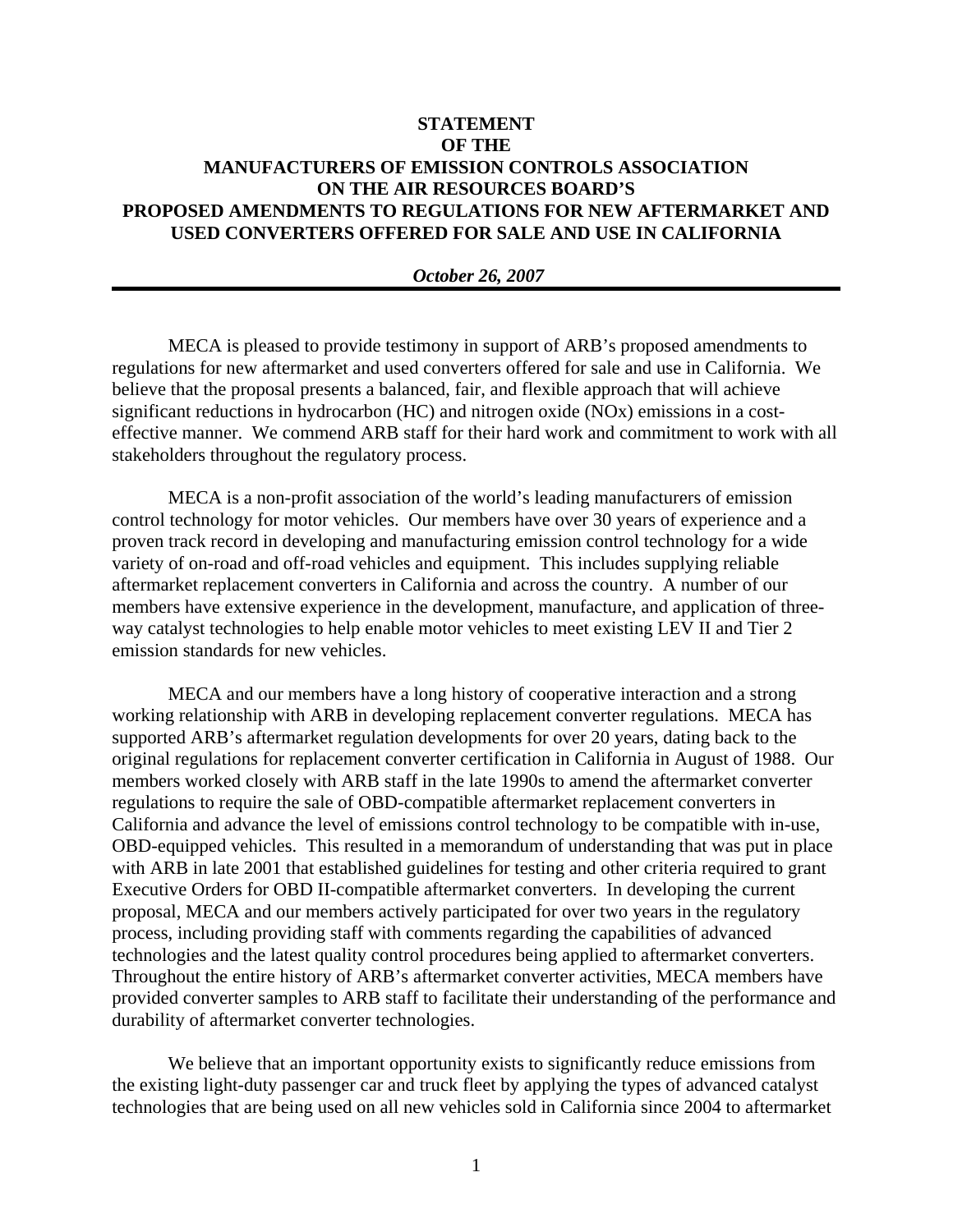converters. Our members have invested and continue to invest significant resources in developing, optimizing, and commercializing advanced emission control technologies to enable new and in-use motor vehicles to meet the most stringent standards for emissions. The additional requirements outlined in this proposal would ensure that aftermarket converters are fully compliant with the diagnostic systems on 1996 and newer model year vehicles. In this way, the OBD II system would detect a malfunctioning converter before its emissions exceed the prescribed threshold limits. Furthermore, the proposed amendments will extend these advanced catalysts to pre-1996, non-OBD II vehicles so that they may benefit from the same advanced catalyst technologies used on vehicles equipped with OBD II systems and significantly reduce emissions of hydrocarbons and NOx that contribute to ozone and secondary PM formation.

The tighter emission standards and durability requirements for new light-duty vehicles required by California's LEV II and the Federal Tier 2 regulations have led to significant advances in three-way catalyst performance and durability. To meet durability requirements for new catalysts that range from 120,000 to 150,000 miles, catalyst manufacturers have developed technologies based on more thermally durable materials. To ensure that catalysts are compatible with the OBD II system and do not cause the vehicle's MIL to illuminate when the catalyst is functioning properly, manufacturers have developed advanced catalyst coating practices and implemented tight quality control procedures in their processes. These advances result in catalysts that can survive high temperature exposure and deliver the required performance over a longer useful life. These new materials and technologies have been applied to existing OBD II compatible aftermarket converters and can readily be extended to all aftermarket converters sold in California to meet the 5-year, 50,000-mile warranty outlined in the staff proposal. MECA member companies have already begun developing and certifying new technologies to broaden the availability of aftermarket converters that comply with the proposed amendments beyond those available today.

The benefit of applying advanced OBD II-compatible converters on non-OBD vehicles is evident from the ARB test results outlined in the staff report. After approximately 8,000 miles of mileage accumulation, the advanced catalysts resulted in 50-75% lower emissions of all three criteria pollutants compared to the current aftermarket catalyst technology. Furthermore, the advanced catalysts demonstrated far better durability, resulting in 60% less deterioration in HC emissions and 75% less deterioration in NOx emissions after mileage accumulation relative to today's aftermarket converters used on pre-OBD vehicles. This corresponds to estimated emissions benefits of 5.3 tons/day of HC and 31.3 tons/day of NOx from the existing vehicles that are equipped with aftermarket converters. These reductions will make a significant contribution towards California meeting its ozone and  $PM_{2.5}$  air quality commitments, in particular in the South Coast and the San Joaquin Valley air districts.

The proposed regulation will bring aftermarket converter technology to a level that will ensure that vehicles continue to have low emissions throughout their lifetime. To achieve the emissions objectives of this regulation, manufacturers must demonstrate that aftermarket converters are fully compatible with a vehicle's OBD II system. This will require extensive durability and emissions testing to ensure that the system is functioning properly and the emission control system meets certification emission standards for the full 50,000 miles or 5 year useful life. MECA members have agreed to these requirements along with the additional